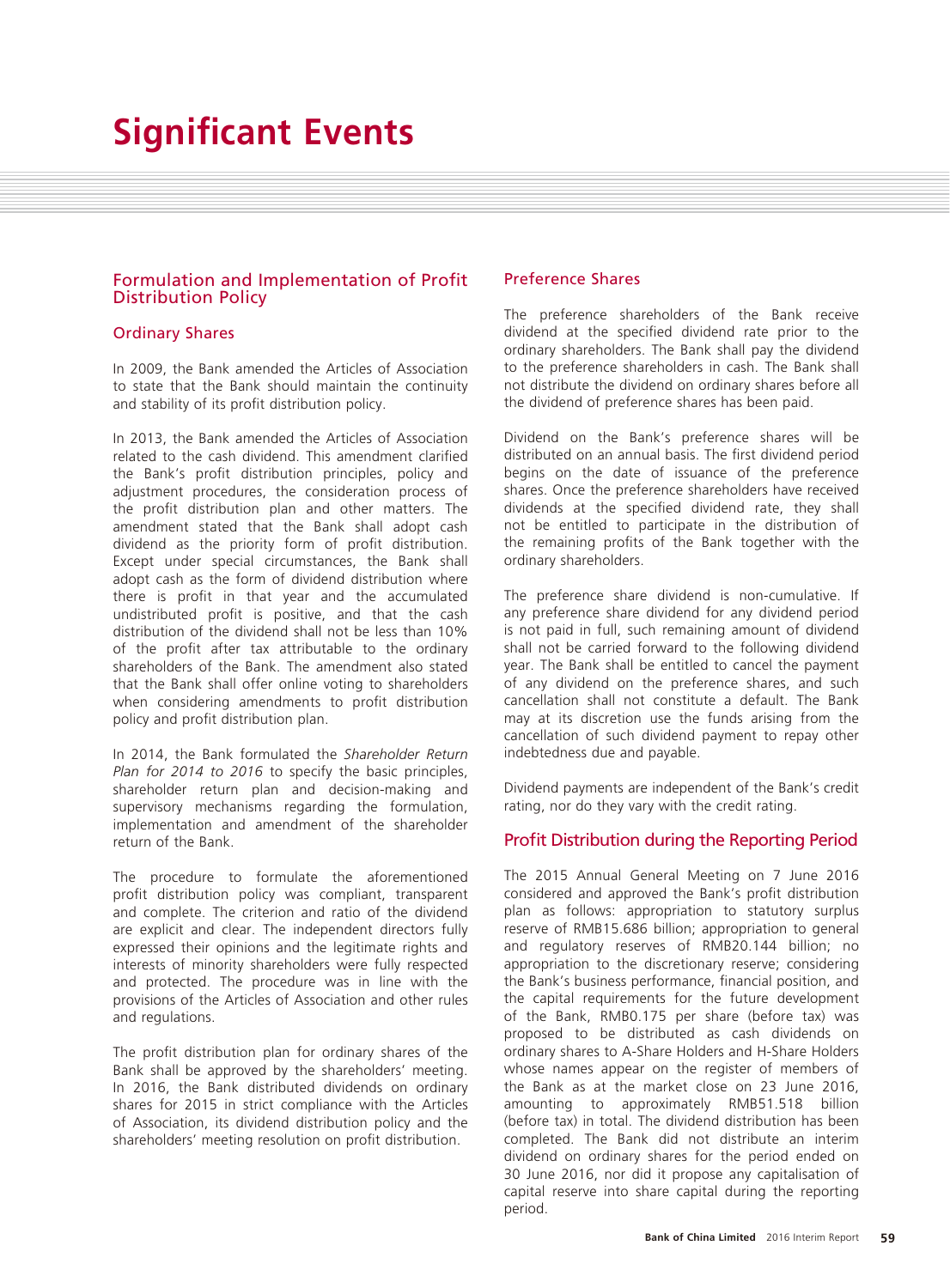At the Board meeting held on 19 January 2016, the dividend distribution plan for the Bank's Domestic Preference Shares (Second Tranche) was approved. The Bank distributed a total of RMB1.540 billion (before tax) of dividends on the Domestic Preference Shares (Second Tranche) on 14 March 2016, with an annual dividend rate of 5.50% (before tax). The dividend distribution plan has been accomplished.

At the Board meeting held on 30 August 2016, the dividend distribution plans for the Bank's Offshore Preference Shares and Domestic Preference Shares (First Tranche) were approved. The Bank will distribute dividends on Offshore Preference Shares on 24 October 2016. According to the issuance terms of the Offshore Preference Shares, dividends on Offshore Preference Shares will be denominated in RMB and paid in US dollars converted at a fixed exchange rate, with a total of approximately USD439 million (after tax) at an annual dividend rate of 6.75% (after tax). The Bank will distribute dividends on Domestic Preference Shares (First Tranche) on 21 November 2016 with a total of RMB1.920 billion (before tax) at an annual dividend rate of 6.00% (before tax).

#### Corporate Governance

For details of the corporate governance of the Bank, please refer to the section "Corporate Governance".

#### Purchase and Sale of Material Assets, and Merger and Acquisition

BOCHK (as seller) entered into a sale and purchase agreement with Cinda Financial Holdings Co., Limited (as buyer) and China Cinda (HK) Holdings Company Limited (as buyer's guarantor) in relation to the disposal of all the issued shares of Nanyang Commercial Bank, Limited on 18 December 2015. The completion of the disposal took place on 30 May 2016 in accordance with the terms and conditions of the sale and purchase agreement. Upon completion, Nanyang Commercial Bank, Limited ceased to be a subsidiary of both the Bank and BOCHK (Holdings).

As part of the Group's strategic restructuring plan in the ASEAN region, on 30 June 2016, the Bank (as seller) and BOCHK (as buyer) entered into sale and purchase agreements in relation to the sale and purchase of the entire issued share capital of Bank of China (Malaysia) Berhad, and the entire issued share capital of Bank of China (Thai) Public Company Limited, respectively. The completion of each transfer is subject to the satisfaction

or waiver of the respective conditions precedent including the obtaining of the requisite approvals from domestic and overseas regulatory authorities.

For details, please refer to the Bank's announcements published on the websites of SSE, HKEx and the Bank.

#### Material Litigation, Arbitration and Issues of Media Interest

The Bank was involved in certain litigation and arbitration cases in its regular course of business. In addition, because of the scope and scale of the Bank's international operations, the Bank is from time to time subject to a variety of claims made by plaintiffs under the laws of various jurisdictions in which the Bank operates, including allegations such as anti-money laundering. After consulting legal professionals, the senior management holds that none of the litigation and arbitration cases will have a significant impact on the financial position or operating results of the Bank at the current stage.

During the reporting period, there was no material issue attracting negative media interest.

#### Significant Connected Transactions

The Bank had no significant connected transactions during the reporting period. For details of the related party transactions as defined by the relevant accounting standards by the end of the reporting period, please refer to Note III.29 of the Condensed Consolidated Interim Financial Information.

#### Major Contracts and Enforcement thereof

#### Material Custody, Sub-contracts and Leases

During the reporting period, the Bank did not take any significant custody of, sub-contract or lease any material business assets from other companies, or allow its material business assets to be subject to such arrangements that are required to be disclosed.

#### Material Guarantee Business

As approved by PBOC and CBRC, the Bank's guarantee business is an off-balance-sheet item in the ordinary course of its business. The Bank operates the guarantee business in a prudent manner and has formulated specific management measures, operational processes and approval procedures in accordance with the risks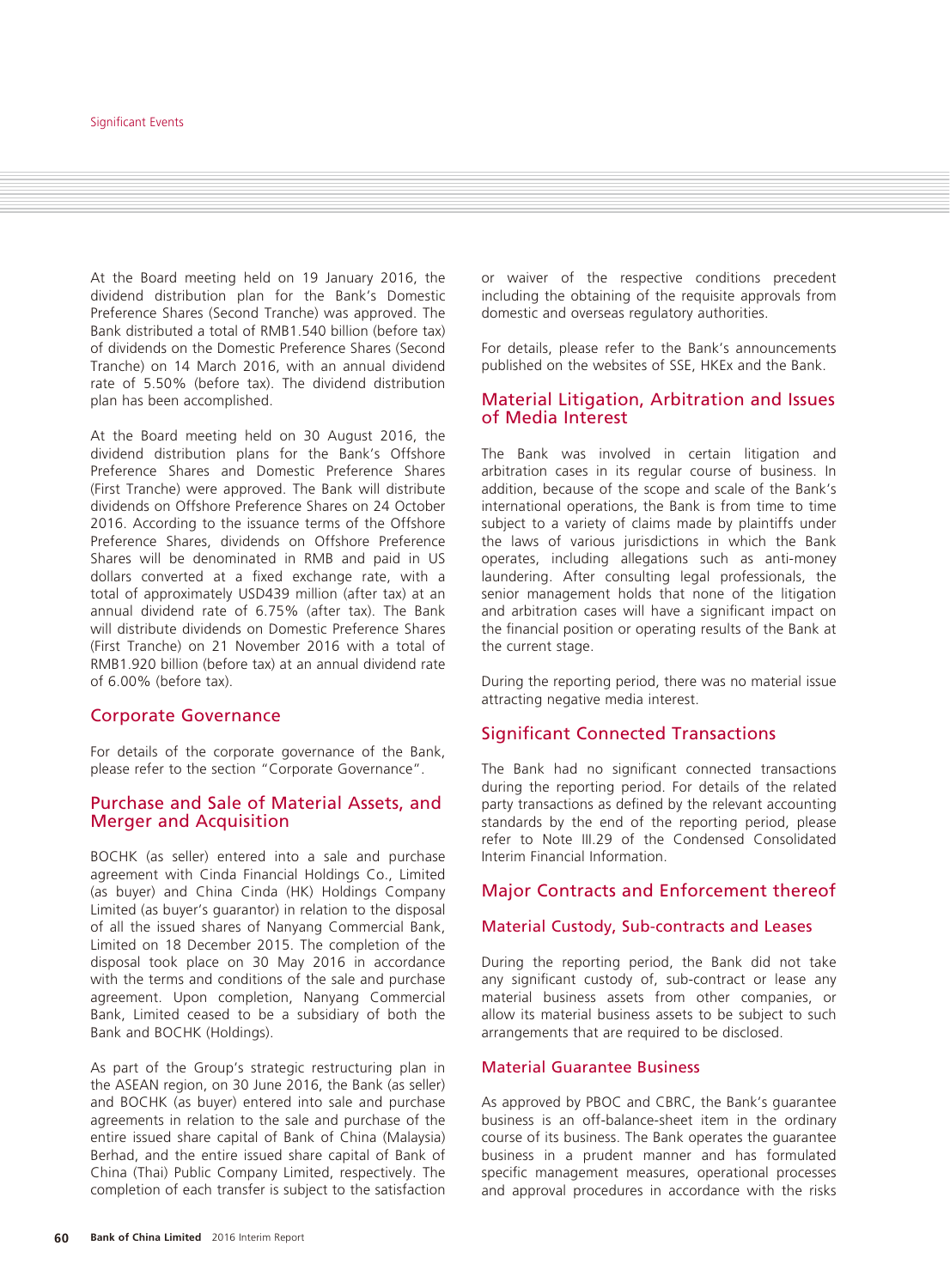of guarantee business and carried out this business accordingly. During the reporting period, save as disclosed above, the Bank did not enter into any material guarantee business that is required to be disclosed.

#### Other Major Contracts

During the reporting period, the Bank had no other major contract that is required to be disclosed.

#### Undertakings

During the reporting period, to the best of the Bank's knowledge, there was no breach of material undertakings by the Bank or its shareholders holding 5% or more voting shares of the Bank.

#### Disciplinary Action Imposed on the Bank, its Directors, Supervisors, Senior Management Members and Shareholders Holding 5% or More Voting Shares of the Bank

During the reporting period, neither the Bank nor any of its directors, supervisors, senior management members or shareholders holding 5% or more voting shares of the Bank were subject to investigation, administrative punishment or censure by CSRC or were publicly reprimanded by any stock exchange. No other regulatory administration has imposed any penalty on the Bank that had a material impact on the Bank's operation.

Alert of and Explanations for Predicted Loss in Net Profit for the Period from the Beginning of the Year to the End of the Next Reporting Period or Substantial Change Compared with the Same Period of the Prior Year

Not applicable.

#### Misappropriation of Funds for Non-operating Purposes by Controlling Shareholder and Other Related Parties

During the reporting period, there was no misappropriation of the Bank's funds by its controlling shareholder or other related parties for non-operating purposes.

#### Use of Raised Funds

All proceeds raised from initial public offerings, issuance of subordinated bonds, the rights issue, issuances of tier-2 capital bonds and preference shares have been fully used to replenish the Bank's capital and increase the level of its capital adequacy.

For details, please refer to the related announcements on the websites of SSE, HKEx and the Bank and the Notes to the Condensed Consolidated Interim Financial Information.

# Purchase, Sale or Redemption of the Bank's Listed Securities

As at 30 June 2016, the total number of the Bank's treasury shares was approximately 9.72 million.

# Implementation of Stock Incentive Plan during the Reporting Period

The Bank approved a long-term incentive policy, including the Management Stock Appreciation Rights Plan and the Employee Stock Ownership Plan, at the Board meeting and the Extraordinary Shareholders' Meeting held in November 2005. To date, the Management Stock Appreciation Rights Plan and the Employee Stock Ownership Plan have not been implemented.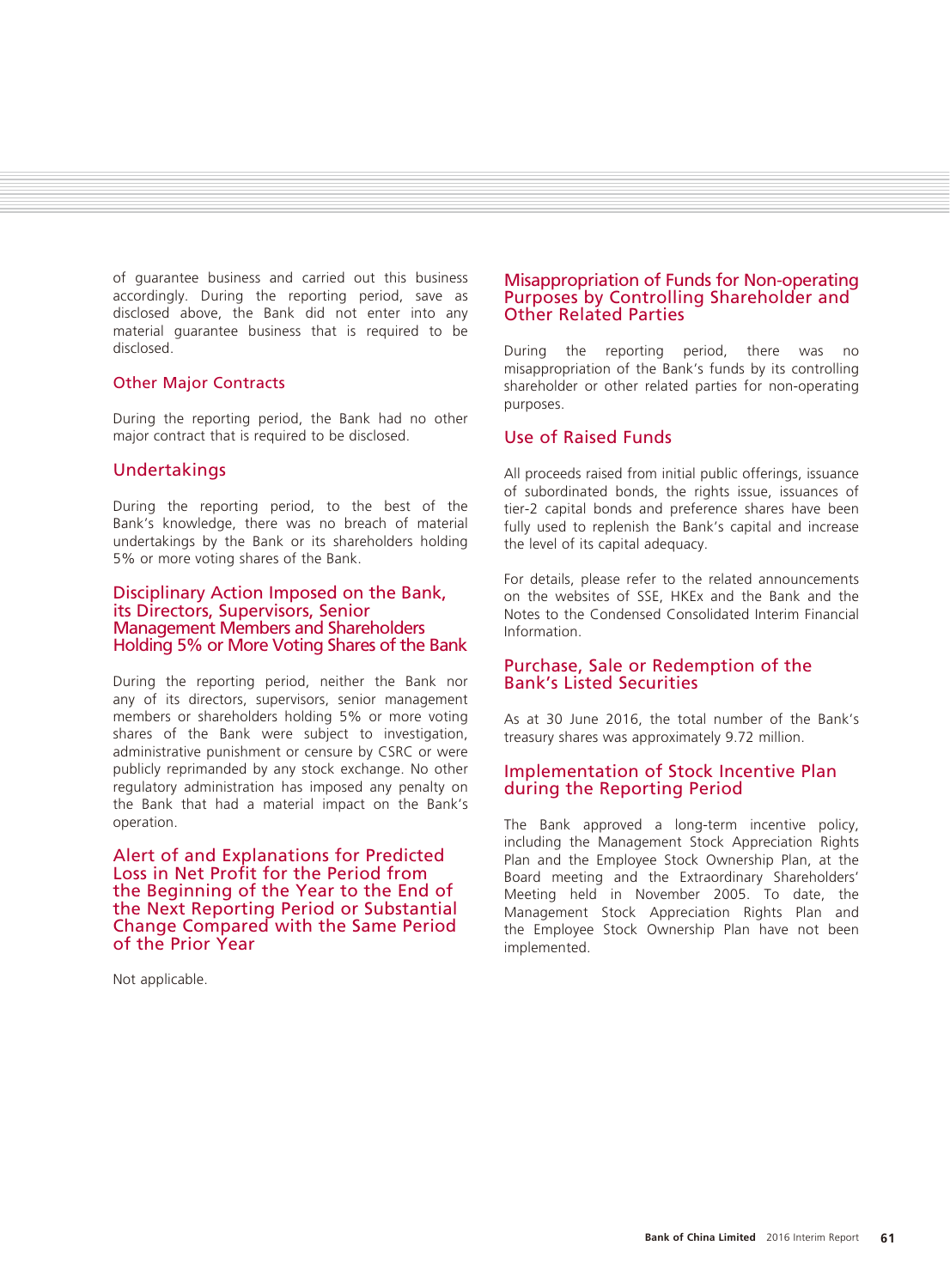# Shares in Other Listed Companies and Financial Enterprises Held by the Group

# Investment Securities

The investment securities held by the Bank and its subsidiaries during the regular course of business are as follows:

| No.                                            | <b>Type of securities</b> | Securities code | Company/securities name                                                  | <b>Initial</b><br>investment cost<br>(unit: RMB) | <b>Securities</b><br>held at period<br>beginning | <b>Securities</b><br>held at period<br>end | <b>Carrying value</b><br>at period end<br>(unit: RMB) | Proportion<br>of the total<br>investment<br>securities<br>at period end | Gains/(losses)<br>during the<br>reporting period<br>(unit: RMB) |
|------------------------------------------------|---------------------------|-----------------|--------------------------------------------------------------------------|--------------------------------------------------|--------------------------------------------------|--------------------------------------------|-------------------------------------------------------|-------------------------------------------------------------------------|-----------------------------------------------------------------|
|                                                | Stock                     | 002415          | <b>HIKVISION</b>                                                         | 854,617,169                                      | 24,972,639                                       | 37,935,900                                 | 812,150,790                                           | 6.52%                                                                   | 495,088                                                         |
| 2                                              | Stock                     | 000333          | Midea Group                                                              | 719,604,514                                      | 31,928,345                                       | 32,979,704                                 | 780,401,328                                           | 6.27%                                                                   | 4,282,231                                                       |
| 3                                              | Stock                     | 000651          | GREE                                                                     | 749,299,769                                      | 34,836,186                                       | 34,007,764                                 | 652,060,696                                           | 5.24%                                                                   | 2,617,823                                                       |
| 4                                              | Fund                      | 511990          | Fortune SG Fund Management Co., Ltd.                                     | 481,970,809                                      | 4,839,922                                        | 4,897,733                                  | 487,626,465                                           | 3.91%                                                                   | 5,655,656                                                       |
| 5                                              | Fund                      |                 | GS Global High Yield Portfolio                                           | 331,583,002                                      | 2,962,085                                        | 2,962,085                                  | 324,118,455                                           | 2.60%                                                                   | 16,893,313                                                      |
| 6                                              | Fund                      |                 | NB-High Yield Bond Fund (USD) I Acc                                      | 297,176,367                                      | 3,397,402                                        | 2,174,908                                  | 296,974,742                                           | 2.38%                                                                   | 21,077,111                                                      |
|                                                | Stock                     | 000538          | YUNNAN BAIYAO                                                            | 300,423,499                                      | 3,274,879                                        | 4,487,068                                  | 287,835,449                                           | 2.31%                                                                   | 3,593,200                                                       |
| 8                                              | Fund                      | 511880          | XD Yinhua Rili                                                           | 279,028,497                                      | 2,798,763                                        | 2,798,763                                  | 282,456,092                                           | 2.27%                                                                   | 12,698,820                                                      |
| 9                                              | Fund                      |                 | JPMorgan Funds-Emerging Mark                                             | 265,266,401                                      | 364,564                                          | 364,564                                    | 279,482,282                                           | 2.24%                                                                   | 23,589,750                                                      |
| 10                                             | Stock                     | 002346          | ZHEZHONG                                                                 | 227,214,233                                      | $\overline{\phantom{a}}$                         | 12,574,378                                 | 233, 196, 734                                         | 1.87%                                                                   | 273,045                                                         |
| Other investment securities held at period end |                           |                 |                                                                          | 8,021,630,901                                    |                                                  | $\overline{\phantom{a}}$                   | 8,019,076,153                                         | 64.39%                                                                  | 1,114,912,124                                                   |
|                                                |                           |                 | Gains/(losses) of investment securities sold during the reporting period |                                                  |                                                  |                                            |                                                       |                                                                         | (923, 830, 638)                                                 |
| Total                                          |                           |                 |                                                                          | 12,527,815,161                                   |                                                  | $\overline{\phantom{a}}$                   | 12,455,379,186                                        | 100.00%                                                                 | 282,257,523                                                     |

Notes:

1 The table lists the top ten investment securities held by the Group in descending order according to their carrying value at period end.

- 2 Investment securities listed in this table include stocks, warrants, convertible bonds and open-ended and close-ended funds, which are classified under financial assets at fair value through profit or loss.
- 3 "Other investment securities held at period end" refers to investment securities other than the top ten investment securities listed above held by the Group by the end of the reporting period.
- 4 The units of measures are "share" for stocks and "unit" for funds.

# Stocks of Other Listed Companies Held by the Group

|              | Stock code Stock name | <b>Initial</b><br>investment<br>cost<br>(unit: RMB) | <b>Stocks held</b><br>at period<br>beginning<br>(unit: share) | <b>Proportion</b><br>of total<br>capital of<br>the invested<br>company<br>at period<br>beginning | <b>Stocks held</b><br>at period end<br>(unit: share) | <b>Proportion</b><br>of total<br>capital of<br>the invested<br>company at<br>period end | Carrying<br>value at<br>period end<br>(unit: RMB) | <b>Gains during</b><br>the reporting<br>period<br>(unit: RMB) | Increase/<br>(decrease) of<br>equity during<br>the reporting<br>period<br>(unit: RMB) | <b>Accounting</b><br>classification     | Source of shares   |
|--------------|-----------------------|-----------------------------------------------------|---------------------------------------------------------------|--------------------------------------------------------------------------------------------------|------------------------------------------------------|-----------------------------------------------------------------------------------------|---------------------------------------------------|---------------------------------------------------------------|---------------------------------------------------------------------------------------|-----------------------------------------|--------------------|
| 549 HK       | OIFENG FIBER          | 59,084,942                                          | 94,841,726                                                    | 10.95%                                                                                           | 94.841.726                                           | 10.95%                                                                                  | 45,961,714                                        | ۰                                                             | (8, 754, 612)                                                                         | Available for sale equity<br>investment | Joint-stock reform |
| 2008 HK      | PHOENIX TV            | 333,120,637                                         | 412,000,000                                                   | 8.30%                                                                                            | 412,000,000                                          | 8.30%                                                                                   | 609,195,972                                       | $\overline{\phantom{a}}$                                      | (31,692,276)                                                                          | Available for sale equity<br>investment | Joint-stock reform |
| <b>Total</b> |                       | 392,205,579                                         | -                                                             | -                                                                                                |                                                      | ٠                                                                                       | 655,157,686                                       | $\overline{\phantom{a}}$                                      | (40, 446, 888)                                                                        |                                         |                    |

Notes:

- 1 The table lists stocks of listed companies in which the Group had a shareholding of 5% or above, which are classified as long-term equity investments or available for sale equity investments.
- 2 "Gains during the reporting period" refers to dividend income.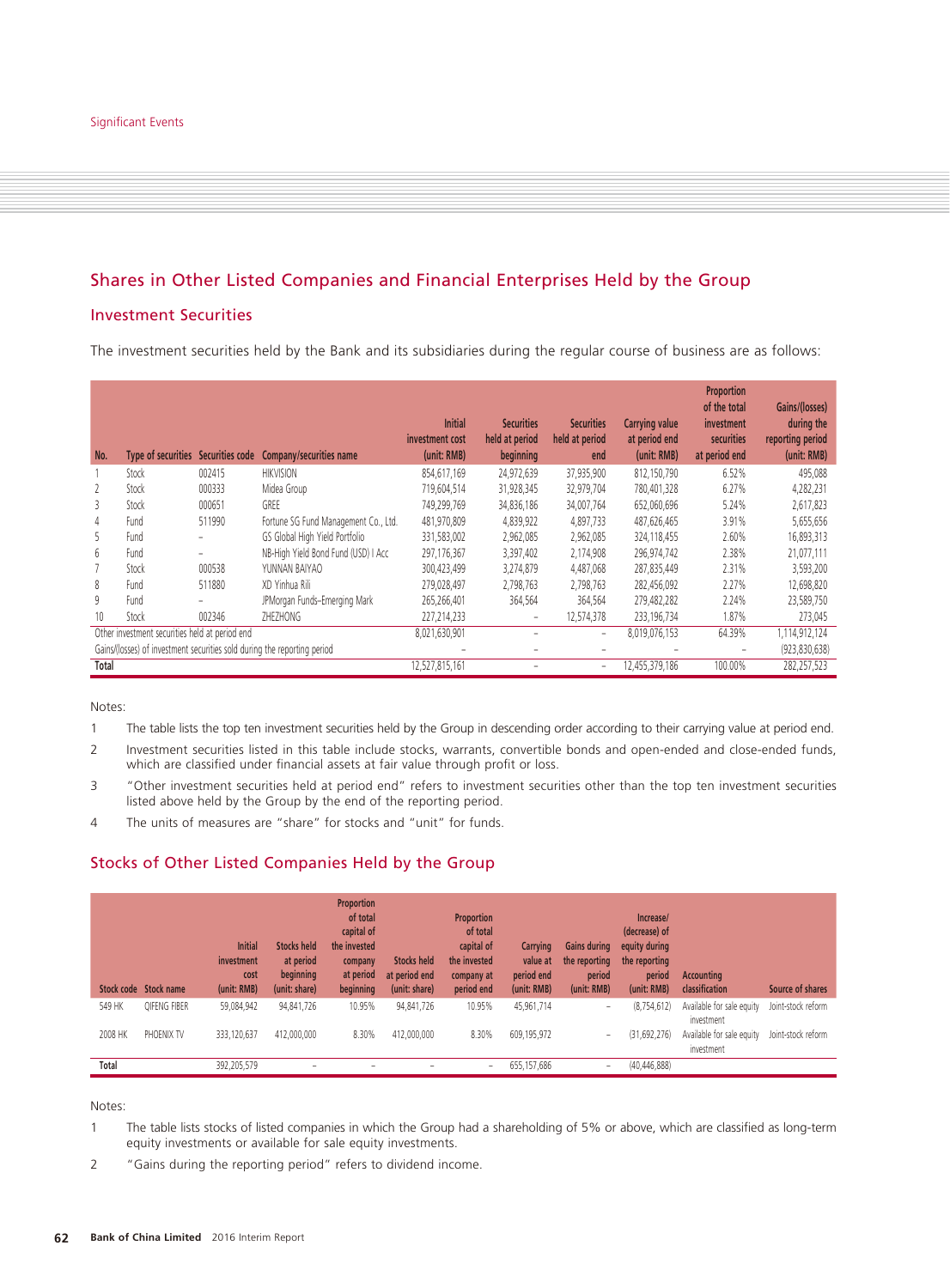| Equity Investments in Unlisted Financial Companies Held by the Group |  |
|----------------------------------------------------------------------|--|
|----------------------------------------------------------------------|--|

| Company name                                        | <b>Initial</b><br>investment<br>cost<br>(unit: RMB) | <b>Proportion of</b><br>total capital of<br>the invested<br>company<br>at period<br>beginning | <b>Proportion of</b><br>total capital of<br>the invested<br>company at<br>period end | Carrying value<br>at period end<br>(unit: RMB) | <b>Gains during</b><br>the reporting<br>period<br>(unit: RMB) | Increase of<br>equity during<br>the reporting<br>period<br>(unit: RMB) | <b>Accounting classification</b>               | Source of shares |
|-----------------------------------------------------|-----------------------------------------------------|-----------------------------------------------------------------------------------------------|--------------------------------------------------------------------------------------|------------------------------------------------|---------------------------------------------------------------|------------------------------------------------------------------------|------------------------------------------------|------------------|
| China Bond Insurance Co., Ltd.                      | 1,000,068,231                                       | 17%                                                                                           | 17%                                                                                  | 011,958,032                                    | 50.312.257                                                    | -                                                                      | Available for sale equity<br>investment        | Investment       |
| JCC Financial Company Limited                       | 102.489.539                                         | 13%                                                                                           | 13%                                                                                  | 344.957.276                                    | 15.774.095                                                    | ۰                                                                      | Investment in associates and<br>joint ventures | Investment       |
| Hunan Valin Iron & Steel<br>Group Finance Co., Ltd. | 139.055.954                                         | 10%                                                                                           | 10%                                                                                  | 196.143.628                                    | 6,587,596                                                     | ۰                                                                      | Investment in associates and<br>joint ventures | Investment       |
| Total                                               | ,241,613,724                                        | -                                                                                             | -                                                                                    | ,553,058,936                                   | 72,673,948                                                    | -                                                                      |                                                |                  |

Notes:

- 1 Financial companies include securities firms, commercial banks, insurance companies, futures companies, trust companies, among others.
- 2 The table presents equity investments in unlisted financial companies in which the Group held a proportion of 5% or more of the total shares.
- 3 Carrying value at period end is value after the reduction of impairment allowance.
- 4 "Gains during the reporting period" refers to dividend income, investment income of associates and joint ventures.

# The Audit Committee

The Audit Committee of the Bank comprises six members, including Non-executive Directors Mr. WANG Yong and Mr. LI Jucai, Independent Directors Mr. Jackson TAI, Mr. Nout WELLINK, Mr. LU Zhengfei and Mr. LEUNG Cheuk Yan. Independent Director Mr. LU Zhengfei serves as the Chairman of the committee. Following the principle of independence, the committee assists the Board in supervising the financial reports, internal control, internal audit and external audit of the Group.

The Audit Committee has reviewed the interim results of the Bank. The external auditor of the Bank has reviewed the interim report in accordance with International Standards on Review Engagements No. 2410. The committee has considered the financial statements in light of accounting standards, accounting policies and practices, internal control and financial reporting.

# Appointment of External Auditors

The Bank engaged Ernst & Young Hua Ming LLP as the Bank's domestic auditor and internal control auditor for 2016 to provide audit services on its financial statements and internal control pursuant to CAS and engaged Ernst & Young as its international auditor for 2016 to provide audit services on financial statements pursuant to IFRS.

# Directors and Supervisors' Rights to Acquire Shares

During the reporting period, none of the Bank, its holding companies, or any of its subsidiaries or fellow subsidiaries was party to any arrangements that would enable the Bank's directors and supervisors, or their respective spouses or children below the age of 18, to benefit by acquiring shares in, or debentures of, the Bank or any other body corporate.